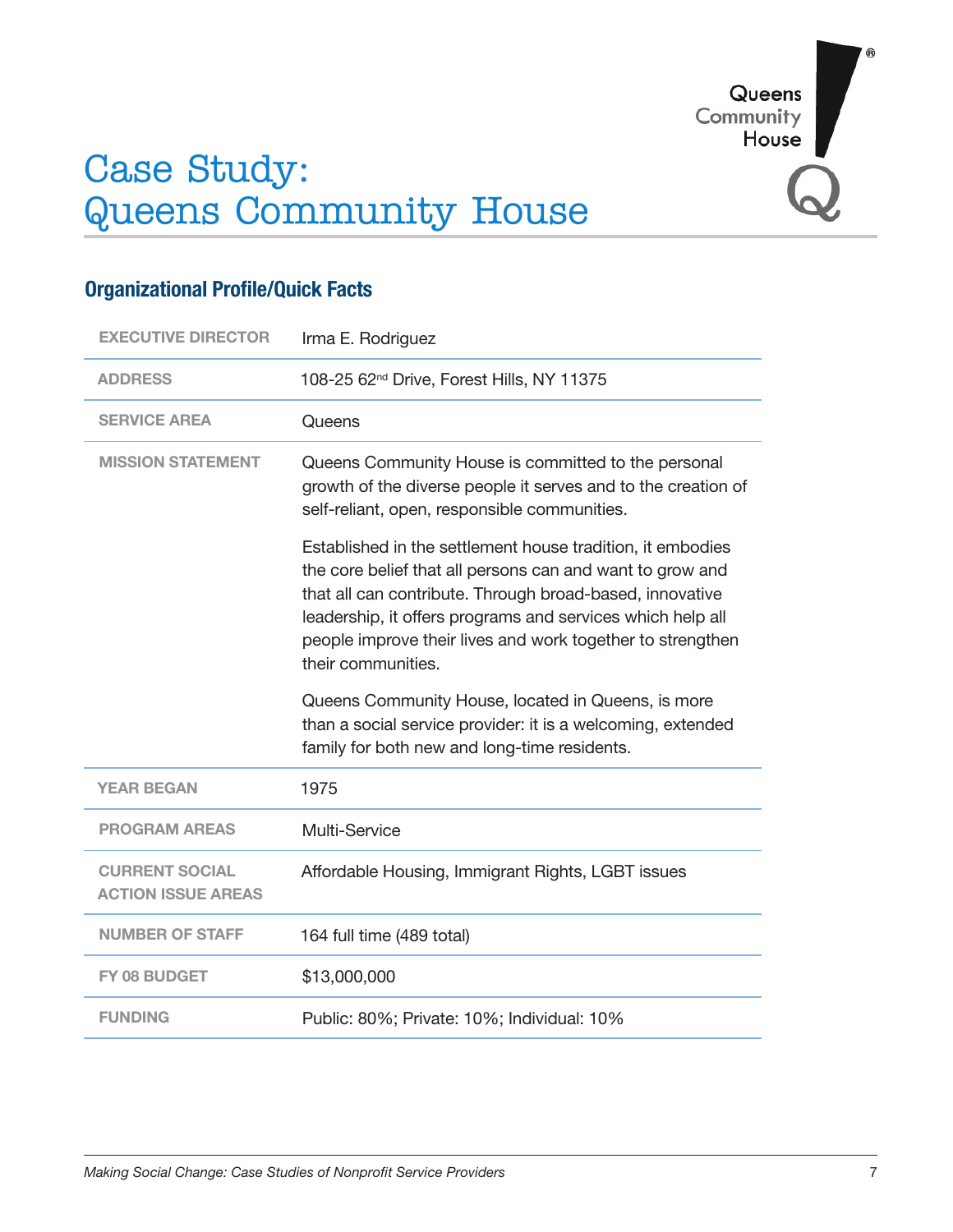#### **Introduction**

Hundreds of thousands of immigrants and advocates took to the streets of many U.S. cities on May 1, 2006, to demand immigration reform laws and to protest a widespread crackdown against undocumented immigrants. These protests propelled many immigrant-based social service organizations into action. Perhaps the most diverse protest took

"We didn't just want to see community building as an addon, it had to become an integral part of our jobs." – Irma Rodriquez

place in Queens, New York where an estimated 10,000 people drawing from the neighborhood's 70 nationalities formed human chains in response to the call for a national boycott and strike for immigrant rights. The local action spanned ten blocks directly in front of the Jackson Heights Center of the nonprofit Queens Community House.

Students of the English as a Second Language (ESL) program of Queens Community House built on this movement moment to strengthen their newly formed Community Action Group. Through their work, Queens Community House was able to activate its multiple community networks in support of immigration reform, play an important role in area immigrant rights coalitions, and purposefully engage the energy and activity of the mass protests around longerterm neighborhood organizing goals.

Organizing for immigrant rights is just one of several social action efforts that have taken root at Queens Community House with the participation of community residents from the organization's service programs. The group's services, organized under the program areas of Community, Older Adult, and Youth programs, range from pre-K to senior day services, from housing counseling to teen programs.

"We see services as a means, not just as an end," says Irma Rodriguez, Queens Community House's executive director. Rodriguez explains that the organization initiated the Jackson Heights Center's grassroots Community Action Group after considering how to keep up its history of integrating social services and social change despite increasing community fragmentation. Amid the realities of the organization's growing size, a conservative political climate, budget cuts, and burdensome funder stipulations in service delivery contracts, Rodriguez asked a critical question: "How do we build a sense of community?"

It was ten years earlier and through the organization's membership in the United Neighborhood Houses (UNH) settlement house network that Rodriguez first reflected on how to fuse social services and social justice more strategically within the changing organization. The organizing work in Jackson Heights represents the result of years of subsequent groundwork by the organization to examine its values and reconfigure staff roles so that staff identify as both service providers and community builders. This case study gives an account of that process, beginning with a short history of the founding of Queens Community House and the challenging context that led to the organization's resurgence of social action.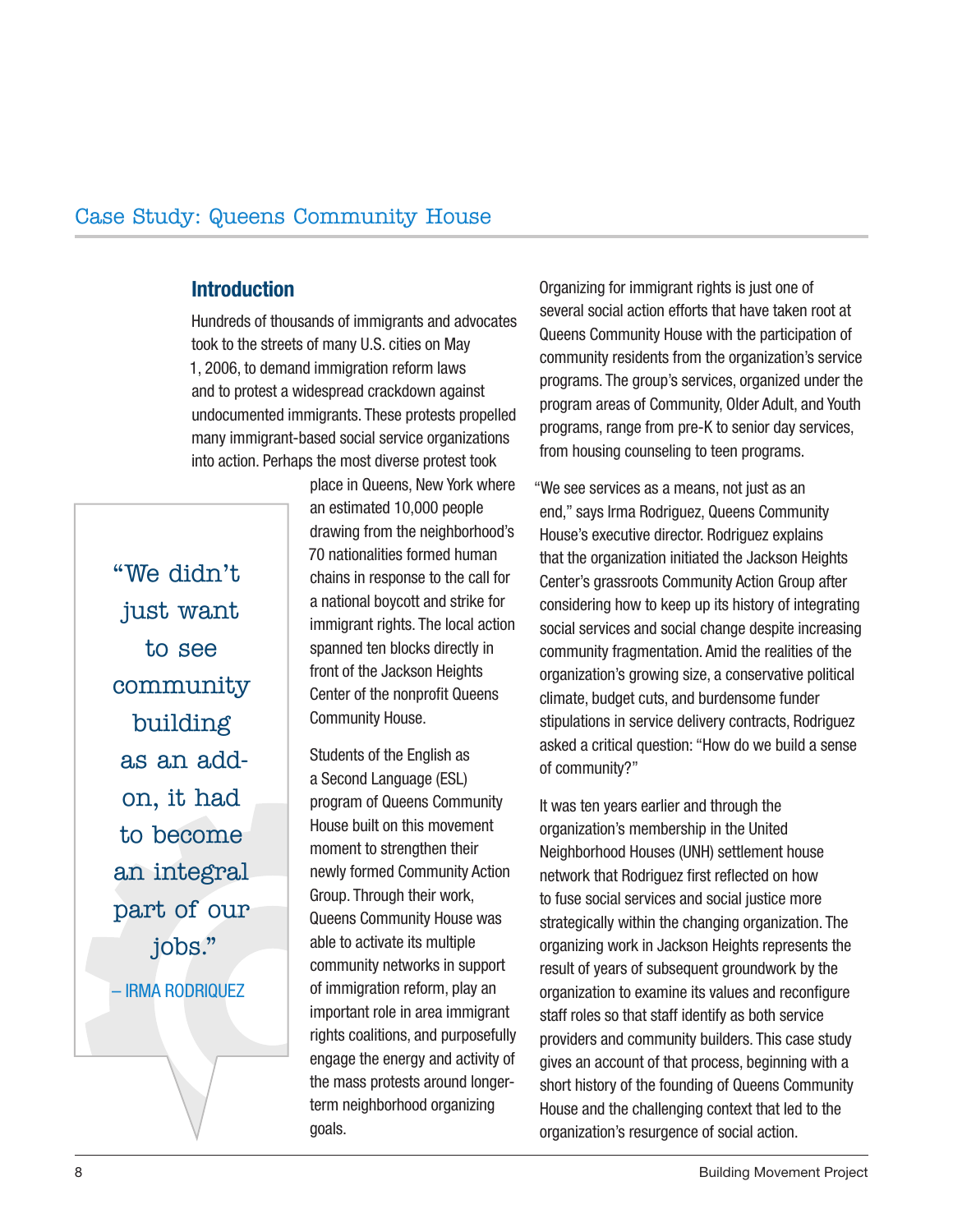Queens<br>Community<br>House

## **Building Community Through Organization's Founding**

In the early  $20<sup>th</sup>$  Century, settlement houses played an important role in the development of New York City through social reform and service. Queens Community House, founded in 1975, came late to the settlement house movement. It began when New York City attempted to bring "scattered site" public housing to the fairly stable, middle-class neighborhood of Forest Hills, Queens. Vocal resident opposition to the public housing plan grew into a community controversy. Ultimately, the future New York State governor, Mario Cuomo, successfully mediated a compromise between the city and neighborhood residents. The compromise allowed the city to build the first low-income public housing cooperative in the country by including a community center that would be open to the entire neighborhood. It was from this community center (first called the Forest Hills Community House) that Queens Community House began.

Because the initial struggle to create the public housing and community center required an intensive community-building effort, the values of inclusion and social justice were essential building blocks in the organization's foundation. Many of the organization's initial hires, including the current executive director, Irma Rodriguez, were graduates of NYC's Hunter College School of Social Work, one of the few programs in the country with a dedicated community organizing track. Social workers from this program are trained in the tools of structure and power analysis at the macro level. With such dynamic staff who embodied a commitment to social justice and an understanding of community building, Queens Community House was destined

to offer more than the recreational activities and social services of a typical community center. The organization soon became a hub of neighborhood social action.

Mary Abbate, the Assistant Executive Director of Community Programs at Queens Community House and a Hunter College Social Work program graduate, describes what it was like when she first began at the organization in 1986: "Four programs ran out of one office; we celebrated but also made fun of our few resources. There was passion and humor that came out of a tremendous respect for people. What evolved was that we didn't want to just act upon something, we wanted to be part of something." At the time, the organization focused on supporting residents to form family daycare co-ops, educating homeless families on their rights, and helping tenants organize against co-op conversions throughout the neighborhood. "We asked people to get involved to learn about the systems they were in and to work with an organizer as well as a case manager. We would hold discussions and ask, 'Who owns the wealth? Who's contributing to affordable housing policy?'"

#### **Facing New Challenges to Social Action**

Queens Community House's strong reputation for quality services to children, youth, families, and older adults allowed the organization to win increasingly competitive contracts. The organization now reaches more than 20,000 residents yearly at 21 different sites and employs 450 full- and part-time staff. However, this enormous expansion from the original Forest Hills Community Center also created new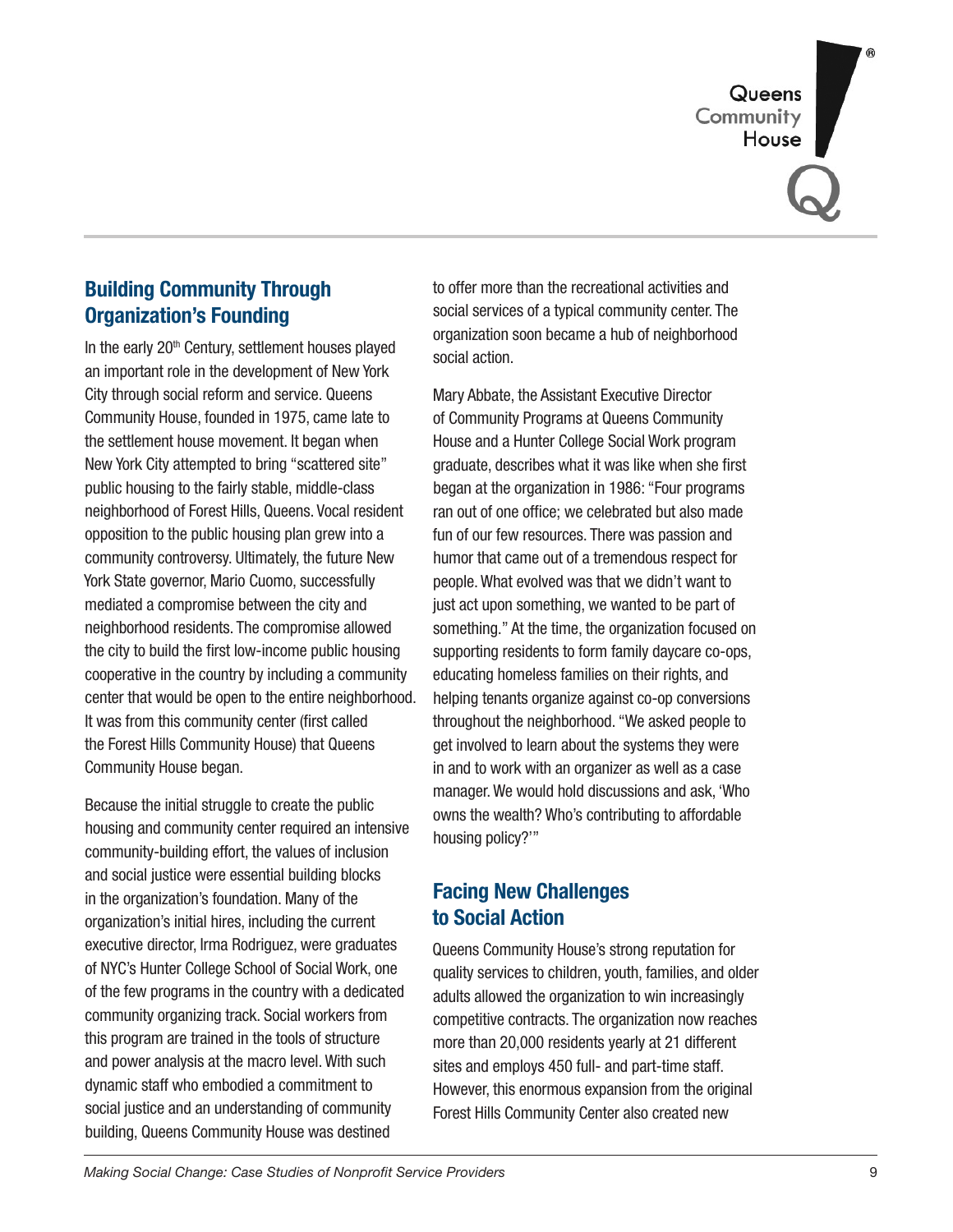challenges to fostering a sense of community within the agency and maintaining social justice activities. Moreover, constant budget fights and contract challenges at the city level affected nearly all of the organization's programs, and much of the advocacy work became focused on maintaining funding for the service programs.

By the late 1990s, city funding to the community service program shifted from a focus on buildingwide tenant organizing to individual tenant emergency response. Queens Community House became more involved in the crisis-driven and staff-intensive work of eviction prevention. Although the organization's strong sense of community had emerged in part through its intrinsically group-centered organizing work with residents, the individual nature of emergency cases made it difficult to bring people together to solve problems collectively. The community services program's caseloads grew to more than 300 cases per program staff person.

"The settlement house movement had been pushed away from social action and into social services, into [government] contracts and grants that required organizations to do more with less," Rodriguez explains. Decreasing levels of concerted grassroots organizing work by settlement houses and other nonprofits became more apparent as coalitions lost power to affect city policy. "I would go to neighborhood-based organizing coalition meetings and organizers would say, 'The housing movement's dropped dead, everyone is busy providing services.' Then I would go to the settlement house coalition meetings and the executive directors would say, 'We've lost our roots, we've lost our base to organize for children and public health.'"

United Neighborhood Houses, a coalition of 35 settlement houses throughout New York City, provides a forum for groups to advocate together on common issues. Rodriguez initiated the coalition's community-building committee in 1995 as an attempt to reinvigorate the social action mission of settlement members. "Community-building efforts among settlement houses had always waxed and waned with funding, but I say 'You do community building because you want to do it [regardless of funding],'" says Rodriguez.

Representatives from about a dozen settlement organizations participated in the committee discussions, one goal of which was for groups to think more deeply about how to address community building and social action within their own houses. At an annual retreat of settlement executive directors in 1995, one organization presented the dilemma of whether to spend discretionary funding on a fundraising position or an organizer. "Through these conversations," Rodriguez relates, "I realized that Queens Community House needed to hire a community organizer and at the same time turn existing [service] staff into organizers. Sometimes our external partnership work brings us to rethinking our internal work." She turned her attention from the coalition's committee to direct the conversation of community building and social action within the organization.

## **Developing a Strategy of Reciprocity and Hiring a Community Building Director**

In the short term, Rodriguez decided that their community organizer would not be doing the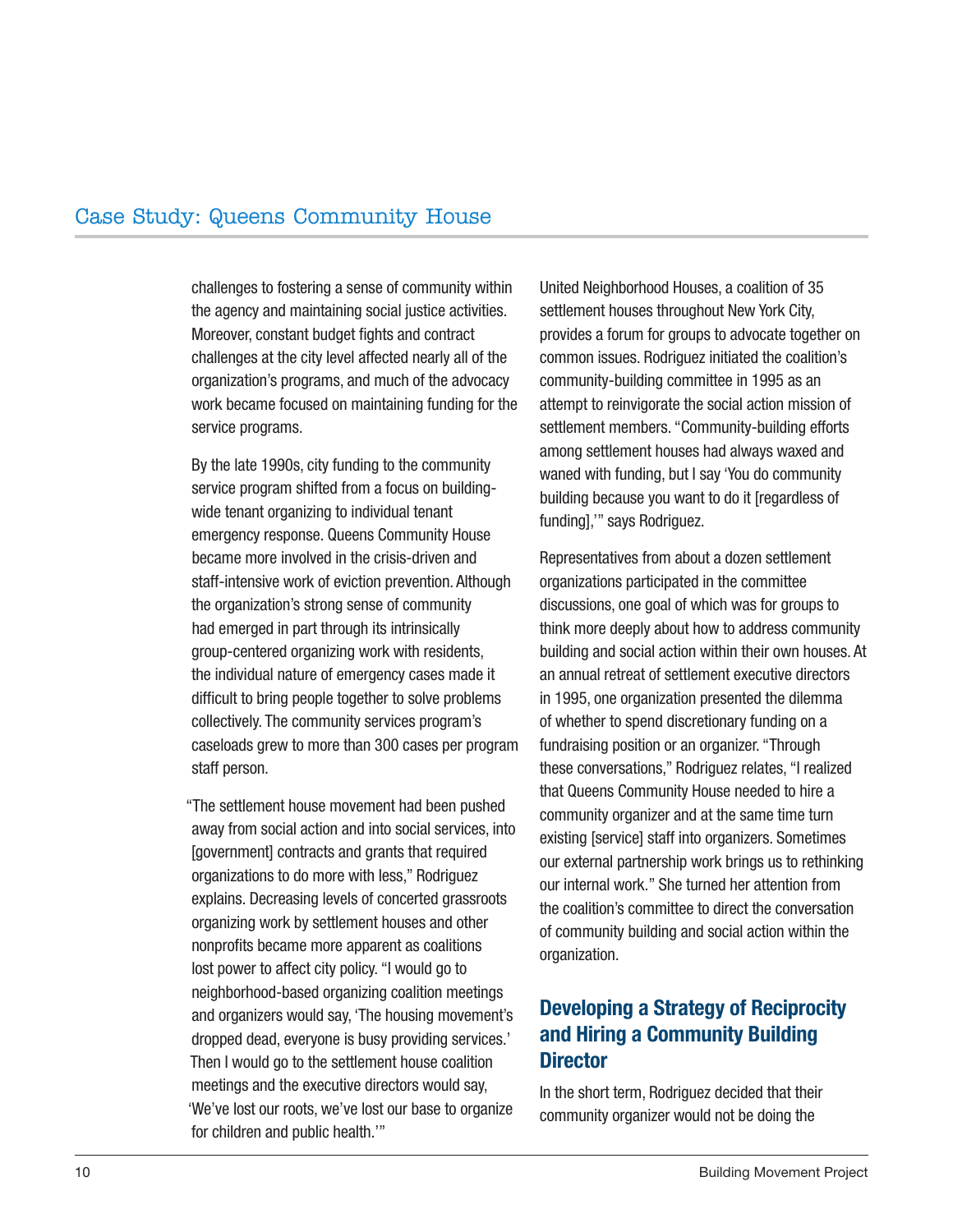Queens<br>Community House

traditional work of launching community campaigns. She explains, "You can't organize a community that doesn't exist. We needed to create a sense of community where organizing could happen." Instead, in 1996 Queens Community House hired its first Director of Community Building, Dennis Redmond, also a graduate of Hunter College's Social Work program (Dennis is now Director of Staff Development). Redmond's challenge was to move staff members who identified with individual programs to identify with the agency as a whole. He also set out to create a common understanding of the term "community building" across programs. Redmond began by looking at how the organization's clients or participants could be viewed differently by employing the concept of reciprocity (see box).

"Reciprocity emphasizes that we're not just here to provide: it's a two-way street," explains Rodriguez. That is, Queens Community House staff offered services but they also believed that the recipients had something to offer. Letting program participants know that they had something to give helped

level the playing field between the provider and client. Redmond showcased the concept through a computer-training program in which participants were asked if they would like to give back by becoming voluntary instructors after completing their own classes. He viewed the program as an important success: "There was 80 percent give-back by the participants, and residents created support networks with each other."

At the same time, Redmond kept his eyes on building community among the organization's staff. In 1996, he launched an internal Community Building Committee comprised of staff from the organization's three central departments: Youth Programs, Seniors Programs, and Community Programs. With the committee, Redmond carried out a series of garden parties with community residents and staff, coordinated annual retreats, and began an agencywide newsletter to keep the multiple sites connected to one another's work. The committee saw the staff development and retreats along with new staff orientations as critical to developing a sense

#### **RECIPROCITY**

Reciprocity is the practice of giving and receiving for mutual benefit. In the community organization context, reciprocity acknowledges community members' assets and involves individuals as actors in contributing to the organization. For example, reciprocity may involve the mutual exchange of services: the community member receives a service and in return participates in voluntary work with the organization. Likewise, the community member may share the skills acquired from participating in the organization's programs with additional community participants. Reciprocity demonstrates mutual dependence between the organization and the community that participates in its services. Bonding and trust develop through transparent, reciprocal relationships. Power relations potentially shift through the process of valuing the contributions of community members and demonstrating mutual reliance.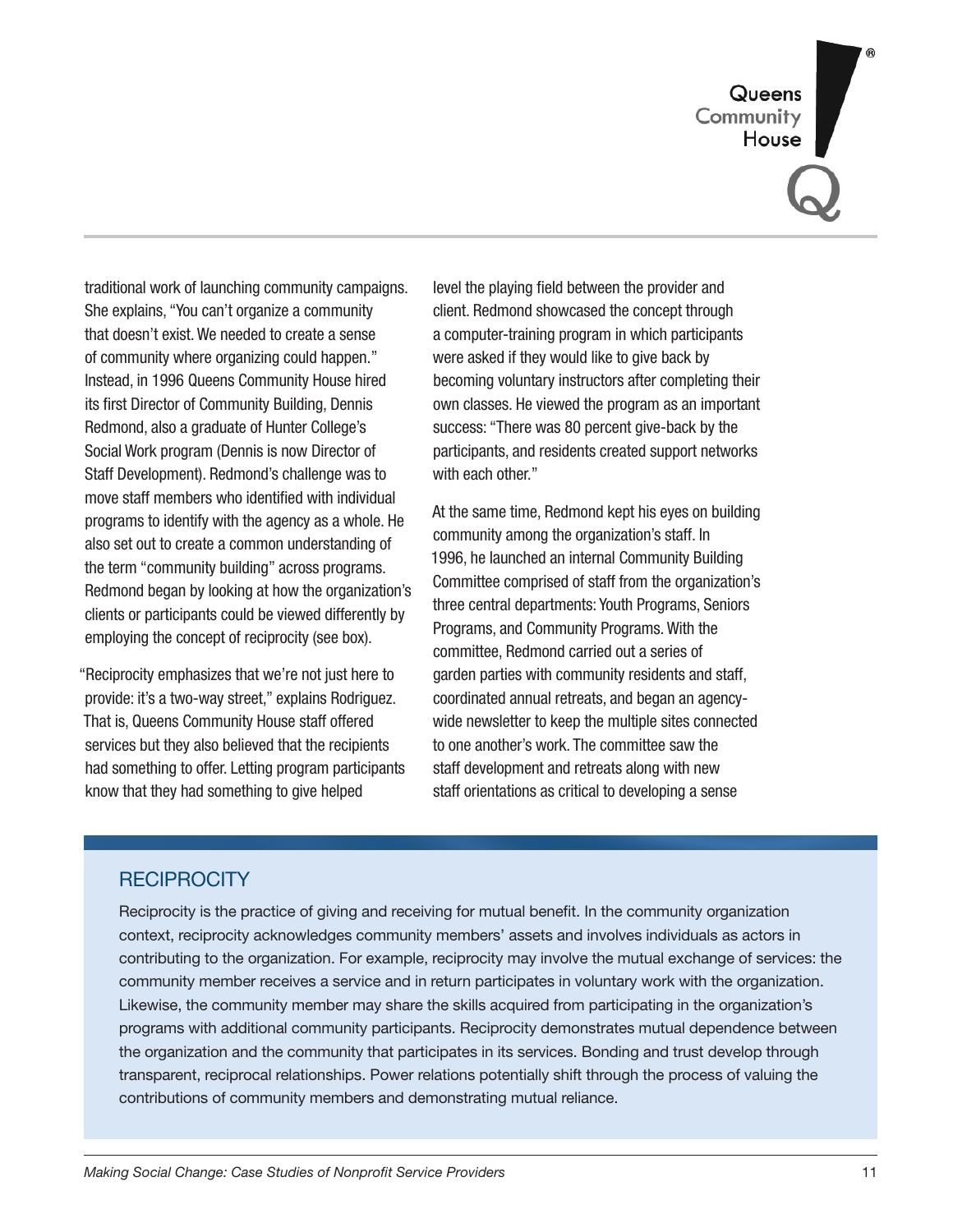of cohesiveness among staff spread across a large borough. These activities also provided opportunities to reinforce organizational philosophy and practice regarding community building.

"We didn't just want to see community building as an add-on," says Rodriguez. "It had to again become an integral part of our jobs." In 2002, the organization added commitment to community building to each staff person's yearly self-evaluation as one of 15 agency-wide standards. Programs also amended job descriptions to reflect the standard. Staff-orientation packages were updated to include more specific background information regarding communitybuilding expectations.

Orientation packages for new staff emphasize the community-building perspective that, "What matters is not only what we do, but also *how* we do it." Reflecting the committee's efforts to form a working definition of community building, the staff handbook lays out the following actions and underlying principles of employee efforts to foster community building:

- Advance local leadership (everyone has something to offer);
- Promote resident participation in programs and civic affairs (people are more than their problems);
- Build social networks (neighbors helping neighbors);
- Develop common ground across different neighborhood constituencies (building understanding across culture, race, religion, and age);
- Strengthen the neighborhood's institutional infrastructure (collaboration); and
- Connect neighborhood interests to external •resources and decision makers (advocacy).

One aim and outcome of explicitly incorporating community building into each job description was for staff to see the value of their work not only in terms of caseloads but also through the quality of their relationships with residents. It also supported the notion that staff time spent at community events and coalition meetings counts as an integral part of their job. As a result, staff began to see themselves as community builders as well as service providers. As anticipated, the various community-building activities led to a stronger sense of collective identity within the agency, and the networks of relationships born out of community building became the foundation for developing targeted social action. After establishing community-building outcomes, the next steps were to further extend and deepen relationships among community residents by spearheading several new constituency-led projects.

#### **Identifying Areas for New Energy**

In 2004, Queens Community House hired Zoe Sullivan, a job developer with experience in community organizing, to work with the Jackson Heights ESL program, which had been recently adopted from another agency. The organization saw the new program as an opportunity to include a focused organizing component. "We found that it was easier to incorporate community building and social action into new initiatives than into longstanding programs," recalls Rodriguez.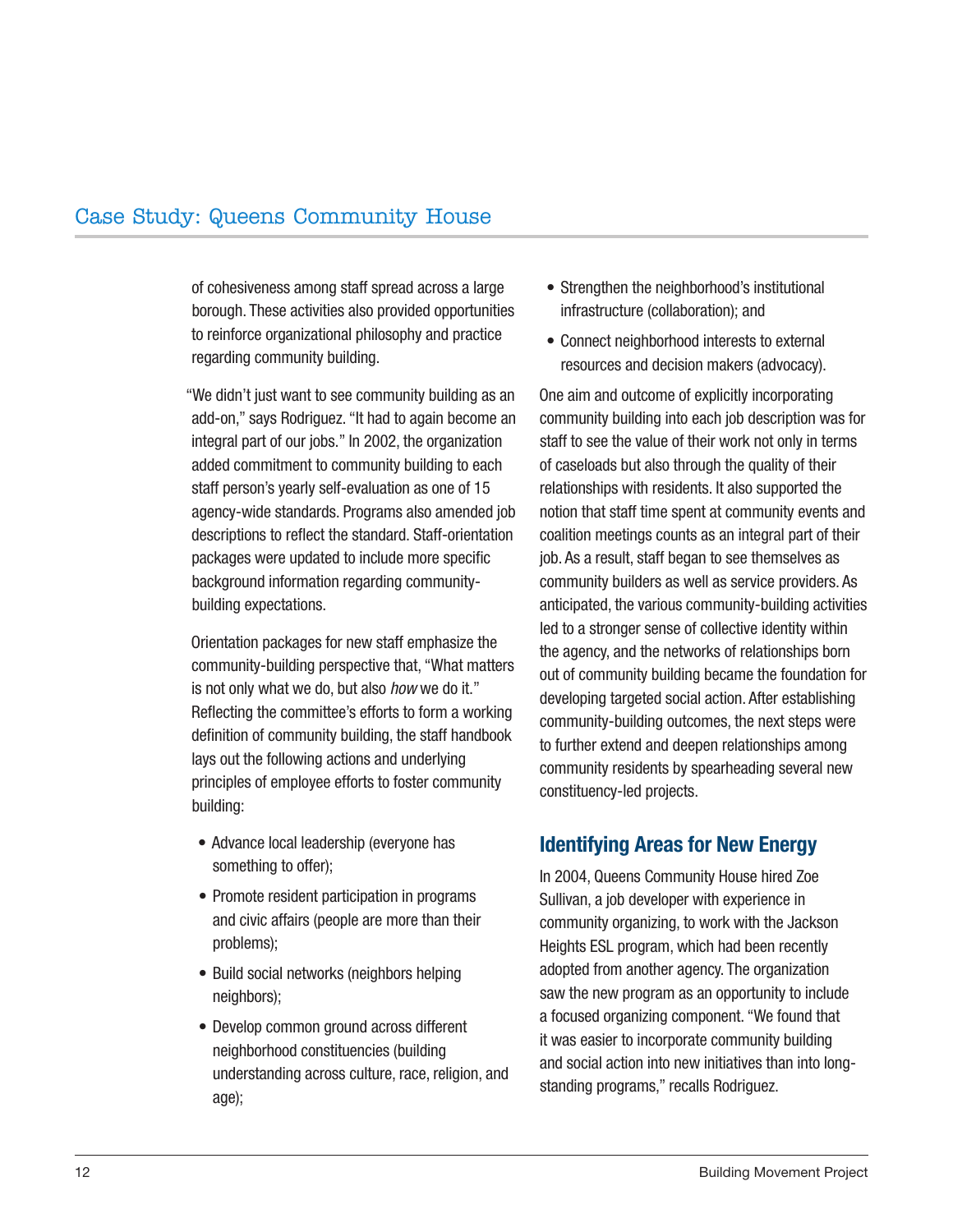Queens<br>Community<br>House

Sullivan brought together graduates from the ESL program who had participated in her hands-on multimedia and interactive job readiness workshops. The group decided to investigate community concerns relating to their economic opportunities. Residents found that the banks in the area were not serving immigrant workers' needs, and they documented their findings with a survey of 1,000 residents. Through partnerships with neighborhood businesses and a Manhattan-based credit union, the group decided to raise funds to start their own branch of the credit union.

Based on the performance of this resident-led committee, Queens Community House received funding to hire a community organizer to form the Community Action Group at the Jackson Heights Center. Rodriguez believed the organization could strengthen community building by integrating leadership development and action into its educational programming. Students who completed the ESL program were eager to continue the relationships they made in their classes and to practice their English skills in group settings. "We saw it as a golden opportunity for organizing," says Rodriguez.

By chance, ESL student Uzma Munir met the new community organizer, Hannah Weinstock, at the Jackson Heights Center in 2005. Weinstock recalls, "We met on the elevator on Uzma's way to ESL class. I told her what I did, and Uzma had the biggest smile. She said that was exactly what she had always dreamt of doing in Pakistan, but never had the opportunity there."

Munir became a founding member of the Community Action Group and was one of ten elected steering

committee members who helped to build the group's current membership to more than 50 core grassroots leaders. Although several of the group's strongest leaders emerged from the 2006 immigration protests, the Community Action Group now identifies new leaders through the 600 students, representing more than 70 nationalities, who participate daily (several thousand participate yearly) in the free ESL classes offered by Queens Community House. The core leaders carry out the activities of the Action Group's three work committees, which have expanded from the issue of immigrant rights to include affordable housing and a campaign to improve public parks.

The Action Group's work builds upon the conversations and community-building efforts to strengthen the organization's capacity for social action that began ten years prior. Following the success of these activities, Rodriguez was eager to broaden the conversation of social change with more people from the organization.

## **Reaching Out Through Retreats to Name Values and Build from Current Work**

In 2006, Redmond organized an all-day staff retreat focused on the concept of community building; more than 250 staff persons from all locations of the agency attended. In small groups, staff discussed their relationship to resident participants. Through group exercises and consensus they identified three core agency-wide values: community, diversity, and respect (see box). Participants were encouraged to identify values that reflected their work. To Rodriguez, it helped fortify efforts for program staff to see their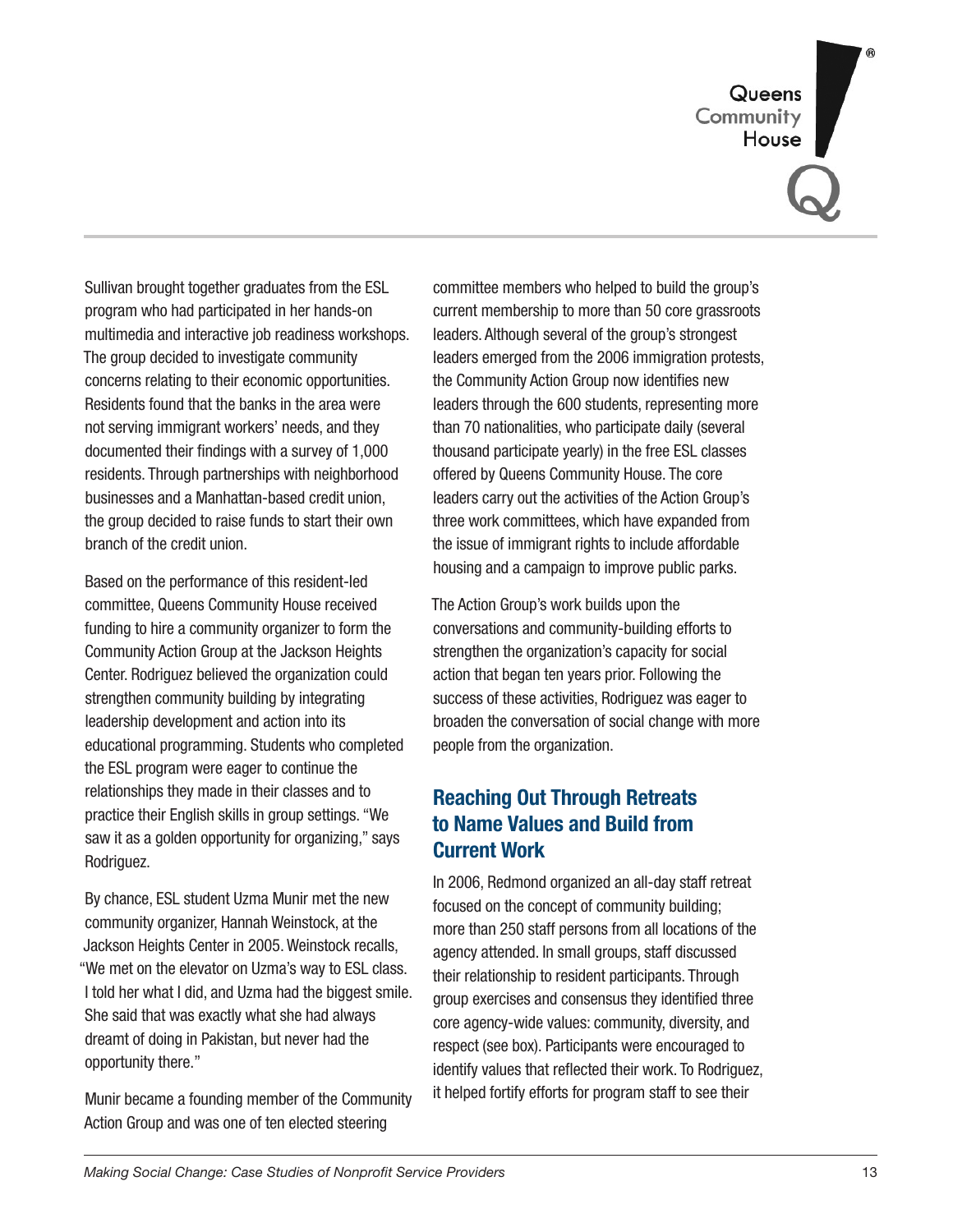work not only as service but as intrinsically part of community building.

Queens Community House looked for ways to continue to involve staff in the conversation following the 2006 retreat. Rodriguez convened a crossdepartmental and cross-site Building Movement Committee composed of staff involved in social action, direct service providers, and members of the management team. The committee took its name from the Building Movement Project after deciding to follow the framework of the Project's *Social Services and Social Change: A Process Guide*. Introducing the Guide to the committee, Rodriguez said, "It's come closest to helping us create a language to better articulate to our participants, 'This is who we are, this is what we want to do and why we do it.'" This committee revived the organization's earlier Community-Building Committee and brought together a new generation of staff, including

Weinstock, with senior staff members who had a strong sense of the organization's history of social justice work.

The following year, the Building Movement Committee collaborated with Redmond to spearhead another all-day Queens Community House staff gathering. This time the focus was social action. "As with community building, there was no common definition of what was meant by social action," says Redmond. The Building Movement Committee hoped that the staff discussions would help clarify what issues the organization should; they also hoped to situate the organization's social justice work on a continuum of social change, which Redmond describes as "ranging from basic human services to radical social transformation."

Some staff were nervous about the retreat. Redmond explains, "There was some fear that taking on

#### CORE VALUES

Organizations often craft their core values and principles through strategic planning processes or retreats involving board, staff, and constituents. Core values reflect ideals and attitudes, such as respect, diversity, and justice. Principles connect core values to action. An example of a principle around the core value of democracy might be, "We are committed to the active participation of our members in the organization's processes of decision making through active consultation, and consensus when possible." Values and principles create a framework or a set of belief statements that can help guide decisions ranging from program development and campaign strategy to staff pay scales. Mission-driven organizations generally have strongly articulated values that are embraced by the people who run the group's day-to-day work. At Queens Community House, the organization held a one-day retreat to identify their three core values. These stated values became a foundation for affirming existing community action. Examples of the exercises used during the Queens Community House staff retreat to frame the values discussion can be found in the Additional Web Resources section of Appendix B.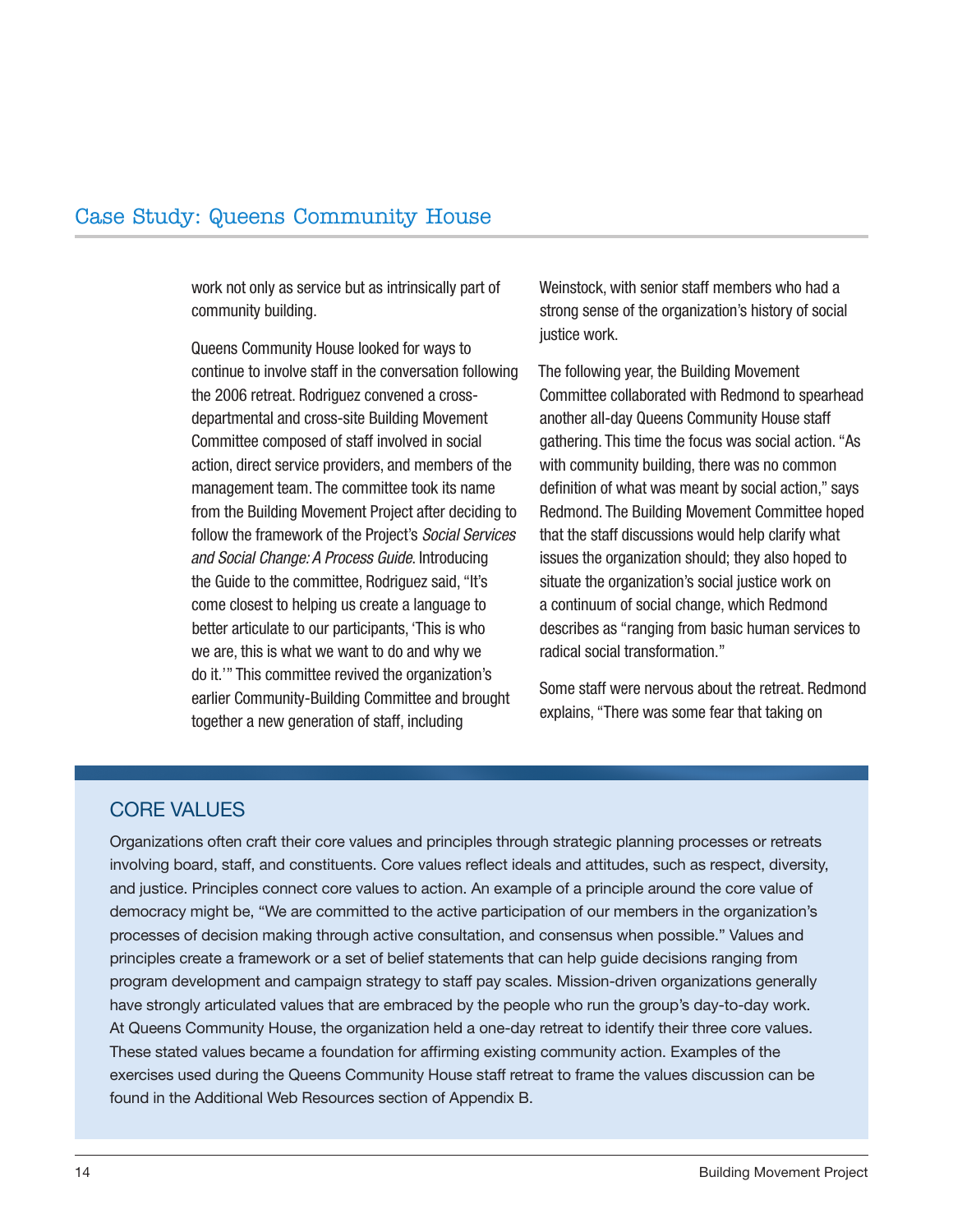Queens<br>Community House

the discussion of social action would expose our differences, making it harder to move forward; fear of disillusioning understandings; fear that talking specifics could threaten camaraderie." Rather than avoid the hard questions, however, the staff were moved and engaged by the small group discussion. "Actually," Redmond relates, "people enjoyed it. There was an electric attitude as people took different stands. It became a freeing process."

At the retreat, different programs reported on their social action work. For example, young people in Queen Community House's Generation Q, the only drop-in center for LGBT youth in Queens, talked about their leading role in campaigning for the Dignity for All Students Act (DASA), proposed state anti-bullying legislation. The youth department also trains participants from its programs across the borough for annual visits and testimony before the state legislature in support of the NYC Summer Youth Employment Program (SYEP). Although Queens Community House does not receive funding directly from this program, because it employs SYEP participants it has a vested interest in the city maintaining and expanding the program.

The Community Services Program gave an account of its work out of the Jackson Heights Center. Staff reported on the credit union efforts and the Community Action Group's campaign for publicly funded affordable housing in the borough's community development plans. The Jackson Heights Center is also home of the Queens branch of Senior Action in a Gay Environment (SAGE). In addition to casework around health services, the SAGE project staff described their work mobilizing hundreds of members in support of gay marriage legislation.

These social action examples made it clear that social action already played a substantive role in the organization's programs, as participants are seen as contributors with their own skills, networks, and differentiated perspectives, far from the contractual language of cases and service units. The range of activities demonstrates that community action has grown not in spite of Queens Community House's focus on service but as a direct outcome of *how* services were being developed within different programs. The community-building approach within service programs set the stage for social action.

The 2007 social action retreat demonstrated the community-building perspective at work. In addition to the campaigns they described, many of the service programs reported incorporating the community-building notion of reciprocity and no longer focusing on triage services. Social action efforts did not rely on staff-driven advocacy, and new staff had been hired to help organize residents around issues identified by the participants themselves.

#### **Acknowledging Community and Conflicts**

Despite all of this work, and the shared values it implied, it was difficult for the staff to see the social action goals and tactics as part of a coherent organizational strategy rather than solely connected to isolated programs or individual staff initiatives. The retreat also surfaced both new information and points of friction. "There were three or four issues staff were already involved with that other staff didn't know about, and that even management team members from other departments weren't